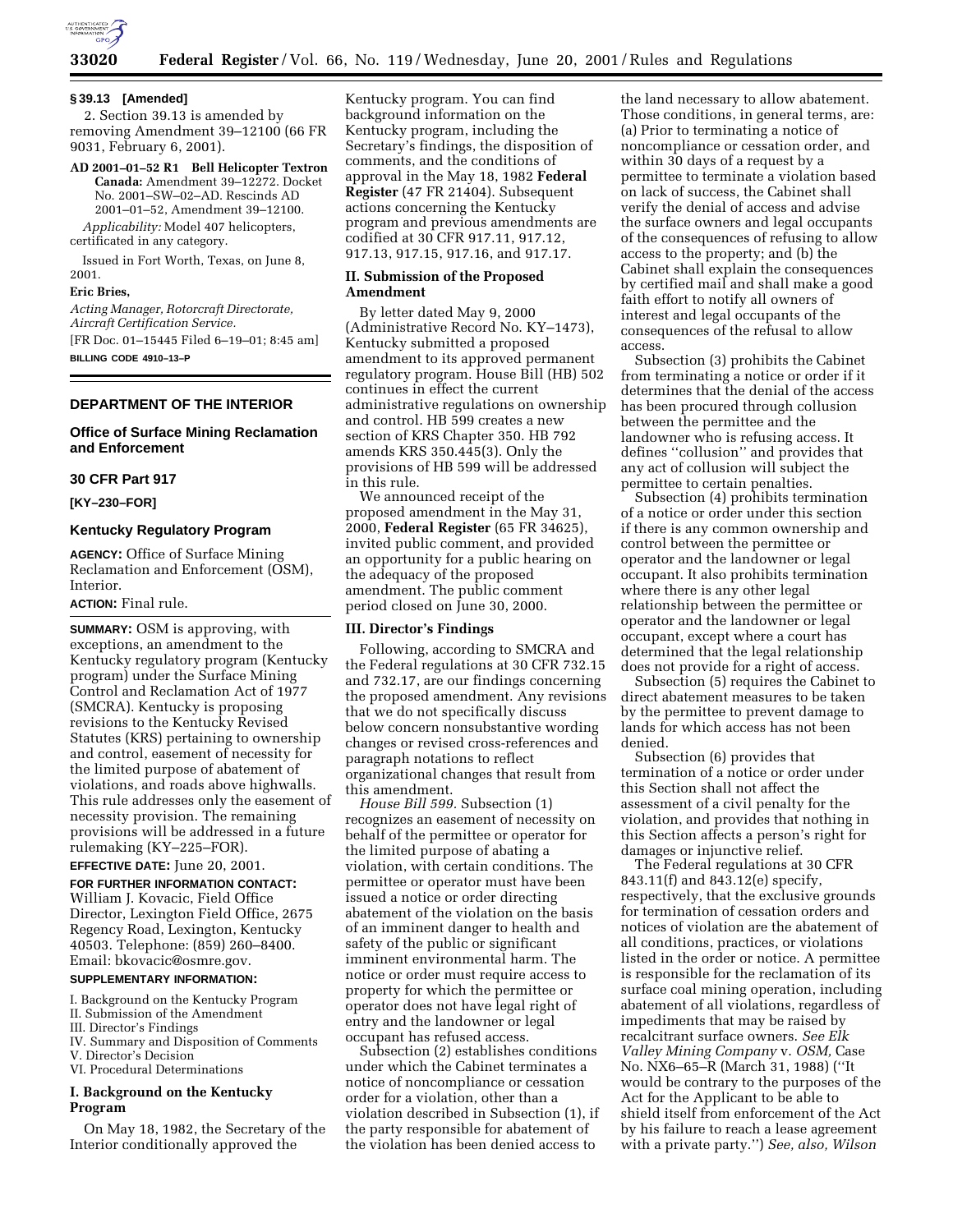*Farms Coal Co.,* 2 IBSMA 118 (1980) (A lease agreement does not relieve permittee of its responsibility for reclamation under the Act.) Because HB 599 allows termination of enforcement action due to denial of access to land, subsections (2) through (6) are inconsistent with these Federal regulations, and are not approved.

We will also announce our intention to set aside subsections (2) through (6) in a subsequent **Federal Register** notice. As an alternative to this proposal, Kentucky may consider enactment of legislation prohibiting surface owner interference with the performance of all reclamation obligations, rather than limiting the availability of such ''easements of necessity'' to only those violations that may result in imminent danger to the public or to the environment. As one commenter has pointed out, both West Virginia and Virginia have enacted this type of legislation. *See* W.Va. Code 22–3–11(e); Va. Code 45.1–188.

Subsection (1) is, however, no less stringent than section 521 of SMCRA and consistent with 30 CFR 843.11, because it provides a method for ensuring the abatement of an imminent danger that is in addition to the methods provided for in those provisions. Therefore, subsection (1) is approved in accordance with section 505(b) of SMCRA. Subsections (2) through (6) are not approved.

# **IV. Summary and Disposition of Comments**

#### *Federal Agency Comments*

On February 18, 2000, we asked for comments from various Federal agencies who may have an interest in the Kentucky amendment (Administrative Record No. KY–1469) according to 30 CFR 732.17(h)(11)(i) and section 503(b) of SMCRA. No one responded.

#### *Public Comments*

We received several public comments in response to our request. We will address only the comments that pertain to HB 599. Two commenters believe that the provisions of HB 599 are consistent with SMCRA and should be approved. Both parties refer to McCoy Elkhorn Coal Corporation v. Greene et al, No. 96–CA–2644–MR (unpublished opinion, March 6, 1998). The Kentucky Court of Appeals held that a coal mine operator had no implied right incident to ownership and control of coal to enter on the surface to effect subsidence repairs. One of the commenters deemed this a ''rejection by the state courts of the coal industry's attempt to gain legal

access to conduct reclamation activities.'' The commenters note that HB 599, in essence, overrides the McCoy Elkhorn opinion and provides coal operators legal access (easement of necessity) to conduct reclamation activities where there is an imminent danger. They also assert that Virginia and West Virginia allow the permittee to access property to fulfill reclamation obligations.

Both commenters refer to OSM's regulation at 30 CFR 843.18, which states that the inability of a permittee to comply is not a basis to vacate a violation. They note, however, that in the preamble to this rule, OSM states that where the damage cannot be undone and when no further remedial action or affirmative obligation can be prescribed, ''the citation must be terminated.'' (44 FR 14901, 15305, March 13, 1979) The commenters interpret the provisions of HB 599 to be consistent with OSM's preamble language.

We disagree with the commenters' interpretation of our statements from the 1979 preamble, because it overstates the reach of that discussion. The comments to proposed 30 CFR 843.18 were concerned about the consequences to operators whose violations could not be abated, due to a ''*technological* 'inability to comply','' and believed that such violations should be vacated. We declined to make the suggested change, however, because we believed that there were no performance standards that were ''*technologically* impossible to meet.'' *Id.* (Emphasis added) In other words, we declined to allow a violation to be vacated, because we believed that it was technologically possible to have prevented its occurrence. However, we did acknowledge that there may be instances ''when an operator violates the Act or the regulations, [and] it may be *technologically* impossible to undo the damage.'' In such instances, termination, rather than vacation, of the violation would be appropriate. *Id* (Emphasis added)

H.B. 599 would allow termination under much different circumstances. A landowner's refusal to grant access to his property does not present a technological impossibility to performing reclamation. In *Elk Valley Mining Company* v. *OSM,* Docket No. NX6–65–R (1988), the Administrative Law Judge refused to accept the failure to reach a lease agreement to ensure entry for reclamation purposes as justification for failure to abate an otherwise valid notice of violation, stating that ''It would be contrary to the purposes of the Act for the Applicant to be able to shield itself from enforcement

of the Act by his failure to reach a lease agreement with a private party.'' (citing *Wilson Farms Coal Co.,* 2 IBSMA 118 (1980) (A lease agreement does not relieve permittee of its responsibility for reclamation under the Act.) From these principles, it follows that the inadequacy of a right of entry provision, whether included in a lease, deed, or some other instrument, does not relieve a permittee from the absolute responsibility to abate all violations.

One commenter also noted that OSM has approved language in the West Virginia state program which provides, with respect to notices of violation, that ''[i]f the operator has not abated the violation within the time specified in the notice, \* \* \* the director shall order the cessation of the operation \* \* \*, *unless the operator affirmatively demonstrates that compliance is unattainable due to conditions totally beyond the control of the operator.''* W.Va. Code 22–3–17(a) (Emphasis added) This language, according to the commenter, stands for the principle that NOVs issued for violations which cannot be abated should be terminated.

We disagree with the commenter, because the West Virginia provision merely provides an exception to the requirement to issue a Cessation Order if a violation is not abated within a specified period. It does not authorize termination of the violation, even where ''compliance is unattainable due to conditions totally beyond the control of the operator.'' As such, the West Virginia provision differs markedly from the proposed amendment that is the subject of this rulemaking. A third commenter, who helped draft the bill, feels that certain aspects of the bill need to be clarified by Kentucky. They are: (1) The process the State will employ to determine whether a request for termination of a violation based on refusal of access is not collusive, and for investigating ownership, control, and other legal relationship links between the applicant and the landowner refusing access; (2) the type of training that will be conducted to assure that field inspectors are aware of their responsibility to inform the landowner of their rights and consequences of refusal-of-access on the status of the violation; and (3) the constitutionality under state law of the state proposal, which creates a new easement burdening the lands of a party who, by definition, has been trespassed upon by a violation of the mining laws, or whether the state is in a position of sanctioning a ''taking'' of the property of a third party.

We note that we are disapproving the portions of the amendment to which the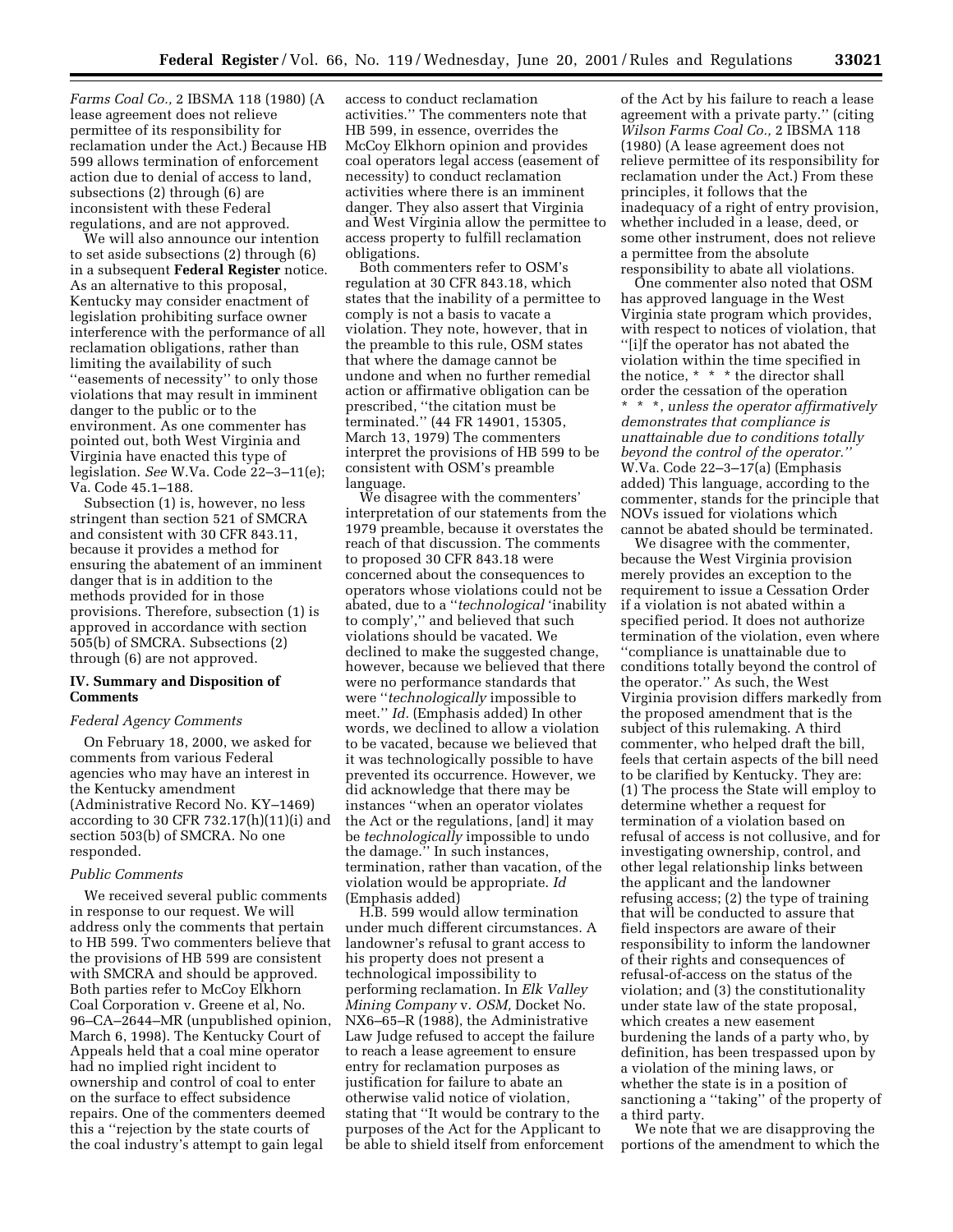first of these two comments pertain. The third comment addresses the amendment's constitutionality under state law. A determination of this type is also outside the scope of this rulemaking. However, we acknowledge the commenter's concerns and will forward them to Kentucky's Department for Surface Mining Reclamation and Enforcement for consideration.

### *Environmental Protection Agency (EPA)*

Pursuant to 30 CFR 732.17(h)(11)(ii), OSM is required to solicit comments and obtain the written concurrence of the EPA with respect to those provisions of the proposed program amendment that relate to air or water quality standards promulgated under the authority of the Clean Water Act (33 U.S.C. 1251 *et seq.*) or the Clean Air Act (42 U.S.C. 7401 *et seq.*). Since none of the proposed amendment provisions relate to air or water quality, we did not solicit EPA's concurrence.

### **V. Director's Decision**

Based on the above findings, we approve, with the following exceptions, the proposed amendment, known as House Bill 599, submitted by Kentucky on May 9, 2000: Subsection (1) is approved; Subsections (2) through (6) are not approved. The Federal regulations at 30 CFR Part 917, codifying decisions concerning the Kentucky program, are being amended to implement this decision. This final rule is being made effective immediately to expedite the State program amendment process and to encourage States to bring their programs into conformity with the Federal standards without undue delay. Consistency of State and Federal standards is required by SMCRA.

#### *Effect of the Director's Decision*

Section 503 of SMCRA provides that a State may not exercise jurisdiction under SMCRA unless the State program is approved by the Secretary. Similarly, 30 CFR 732.17(a) requires that any alteration of an approved State program be submitted to OSM for review as a program amendment. Thus, any changes to the State program are not enforceable until approved by OSM. The Federal regulations at 30 CFR 732.17(g) prohibit any unilateral changes to approved State programs. In the oversight of the Kentucky program, we will recognize only the statutes, regulations, and other materials approved by OSM, together with any consistent implementing policies, directives, and other materials. We will require that Kentucky enforce only such provisions.

#### **VI. Procedural Determinations**

*Executive Order 12866—Regulatory Planning and Review*

This rule is exempted from review by the Office of Management and Budget under Executive Order 12866.

# *Executive Order 12630—Takings*

This rule does not have takings implications. This determination is based on the analysis performed for the counterpart federal regulation.

#### *Executive Order 13132—Federalism*

This rule does not have federalism implications. SMCRA delineates the roles of the federal and state governments with regard to the regulation of surface coal mining and reclamation operations. One of the purposes of SMCRA is to ''establish a nationwide program to protect society and the environment from the adverse effects of surface coal mining operations.'' Section 503(a)(1) of SMCRA requires that state laws regulating surface coal mining and reclamation operations be ''in accordance with'' the requirements of SMCRA, and section 503(a)(7) requires that state programs contain rules and regulations ''consistent with'' regulations issued by the Secretary pursuant to SMCRA.

# *Executive Order 12988—Civil Justice Reform*

The Department of the Interior has conducted the reviews required by section 3 of Executive Order 12988 and has determined that, to the extent allowed by law, this rule meets the applicable standards of subsections (a) and (b) of that section. However, these standards are not applicable to the actual language of state regulatory programs and program amendments since each such program is drafted and promulgated by a specific state, not by OSM. Under sections 503 and 505 of SMCRA (30 U.S.C. 1253 and 1255) and 30 CFR 730.11, 732.15, and 732.17(h)(10), decisions on proposed state regulatory programs and program amendments submitted by the states must be based solely on a determination of whether the submittal is consistent with SMCRA and its implementing federal regulations and whether the other requirements of 30 CFR Parts 730, 731, and 732 have been met.

#### *National Environmental Policy Act*

Section 702(d) of SMCRA (30 U.S.C. 1292(d)) provides that a decision on a proposed state regulatory program provision does not constitute a major federal action within the meaning of

section 102(2)(C) of the National Environmental Policy Act (NEPA) (42 U.S.C. 4332(2)(C)). A determination has been made that such decisions are categorically excluded from the NEPA process (516 DM 8.4.A).

#### *Paperwork Reduction Act*

This rule does not contain information collection requirements that require approval by the Office of Management and Budget under the Paperwork Reduction Act (44 U.S.C. 3507 *et seq.*).

#### *Regulatory Flexibility Act*

The Department of the Interior has determined that this rule will not have a significant economic impact on a substantial number of small entities under the Regulatory Flexibility Act (5 U.S.C. 601 *et seq.*). The state submittal which is the subject of this rule is based upon counterpart federal regulations for which an economic analysis was prepared and certification made that such regulations would not have a significant economic effect upon a substantial number of small entities. Accordingly, this rule will ensure that existing requirements previously promulgated by OSM will be implemented by the state. In making the determination as to whether this rule would have a significant economic impact, the Department relied upon the data and assumptions for the counterpart federal regulation.

### *Small Business Regulatory Enforcement Fairness Act*

This rule is not a major rule under 5 U.S.C. 804(2), the Small Business Regulatory Enforcement Fairness Act. This rule:

a. Does not have an annual effect on the economy of \$100 million.

b. Will not cause a major increase in costs or prices for consumers, individual industries, federal, state, or local government agencies, or geographic regions.

c. Does not have significant adverse effects on competition, employment, investment, productivity, innovation, or the ability of U.S. based enterprises to compete with foreign-based enterprises.

This determination is based upon the fact that the state submittal which is the subject of this rule is based upon counterpart federal regulations for which an analysis was prepared and a determination made that the federal regulation was not considered a major rule.

#### *Unfunded Mandates*

This rule will not impose a cost of \$100 million or more in any given year